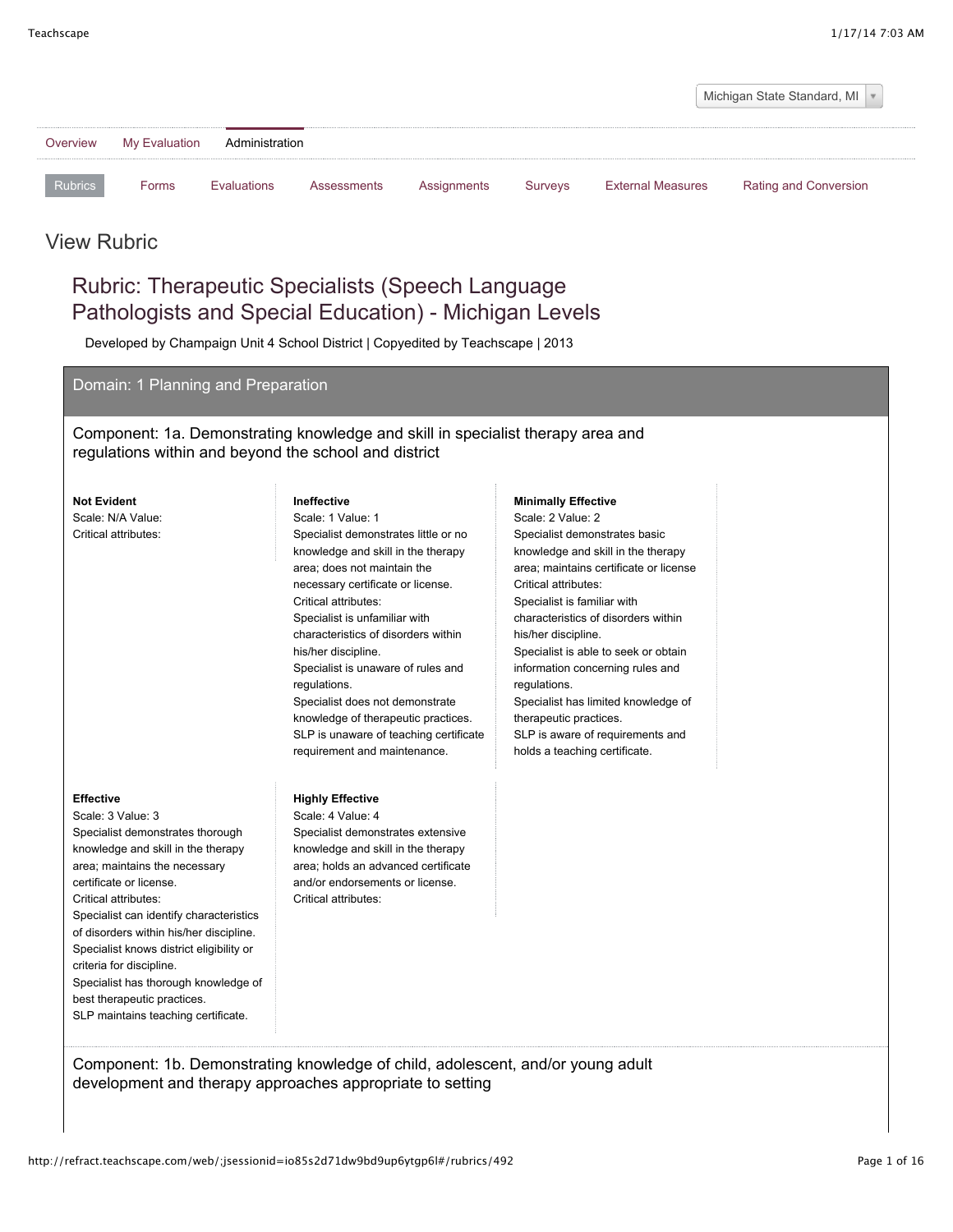Scale: 1 Value: 1 Specialist does not demonstrate knowledge of developmental milestones for the therapy program, or his/her approach is inappropriate for either the situation or the age of the students. Critical attributes:

Specialist has no knowledge of resources available concerning developmental norms. Specialist demonstrates no knowledge of test purpose, ages assessed, and administration technique.

Specialist demonstrates no knowledge of accommodation strategies for student success in the classroom.

#### **Minimally Effective**

Scale: 2 Value: 2 Specialist demonstrates basic knowledge of developmental milestones for the therapy program. Critical attributes: Specialist has limited knowledge of resources available concerning developmental norms. Specialist demonstrates limited knowledge of test purpose, ages assessed, and administration technique.

Specialist demonstrates limited knowledge of accommodation strategies for student success in the classroom.

#### **Effective**

Scale: 3 Value: 3 Specialist demonstrates clear understanding and appropriate application of developmental milestones. Critical attributes: Specialist has knowledge of resources available concerning developmental norms. Specialist demonstrates knowledge of test purpose, ages assessed, and administration technique. Specialist demonstrates knowledge of accommodation strategies for student success in the classroom.

# **Highly Effective**

Scale: 4 Value: 4 Specialist demonstrates extensive knowledge of developmental milestones. Specialist also systematically acquires knowledge from several sources about individual students' varied approaches to learning, knowledge and skills, and special needs. Critical attributes:

Component: 1c. Establishing goals for the therapy services appropriate to the setting and students served

**Not Evident** Scale: N/A Value: Critical attributes:

# **Ineffective**

Scale: 1 Value: 1 Specialist has no clear goals for the therapy program, or they are inappropriate for either the situation in the school or the age of the students. Critical attributes: Specialist does not use assessment results, clinical judgment, and current

# **Minimally Effective**

Scale: 2 Value: 2 Specialist's goals for the therapy program are basic and are partially suitable for the situation in the school and the age of the students. Critical attributes: Specialist inconsistently uses assessment results, clinical judgment,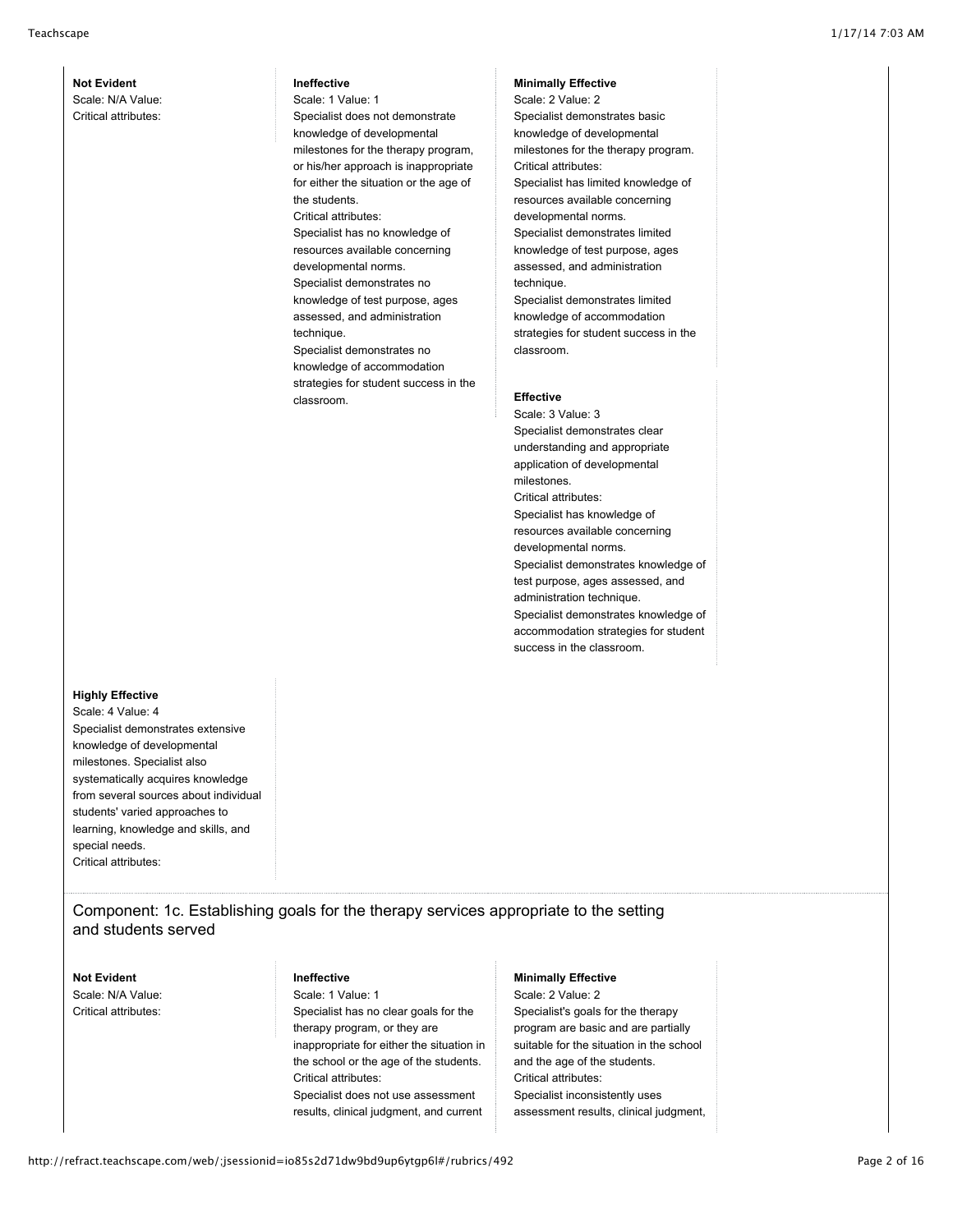available data to formulate goals. Specialist writes goals that are not measurable or appropriate. No knowledge of developmental hierarchy is evident in goal writing. Specialist does not modify goals and objectives based on student progress. Specialist does not collect necessary data.

and current available data to formulate goals. Specialist writes generalized measurable goals to address students' needs. A limited knowledge of developmental hierarchy is evident in goal writing. Specialist modifies goals and objectives based on student progress when directed. Specialist collects limited data.

### **Effective**

Scale: 3 Value: 3

- Specialist's goals for the therapy program are clear and appropriate for the situation in the school and for the age of the students.
- Critical attributes:
- Specialist uses assessment results, clinical judgment, and current available data to formulate goals. Specialist writes individualized
- measurable goals to meet students' specific needs. Goals and objectives are written in a
- clear developmental hierarchy. Specialist modifies goals and objectives based on student progress. Specialist maintains data necessary to modify IEP goals as needed.

### **Highly Effective**

Scale: 4 Value: 4 Specialist's goals for the therapy program are highly appropriate for the situation in the school and for the age of the students and have been developed following consultations with students' educational teams. Critical attributes:

# Component: 1d. Planning therapy services with appropriate resources integrated within the educational environment

#### **Not Evident**

Scale: N/A Value: Critical attributes:

### **Ineffective**

Scale: 1 Value: 1 Therapy plan consists of a random collection of unrelated activities and/or resources, lacks coherence or an overall structure, and is not related to the IEP goals. Critical attributes: Learning activities are not designed to aid in goal achievement. Specialist does not provide appropriately challenging materials and resources. The session is not structured according to allotted time.

#### **Minimally Effective**

Scale: 2 Value: 2 Therapy plan is well organized. Services are linked and related to the IEP goals. Critical attributes: Learning activities are suitable to aid in goal achievement. Specialist provides appropriate materials and resources. The session is structured inappropriately for allotted time.

#### **Effective**

Scale: 3 Value: 3 Therapy plan is well organized and is adapted to suit a variety of program settings. Therapy planning is IEP driven, incorporating goals of the educational program. Critical attributes: Learning activities are specifically designed to aid in goal achievement. Specialist provides a variety of appropriately challenging materials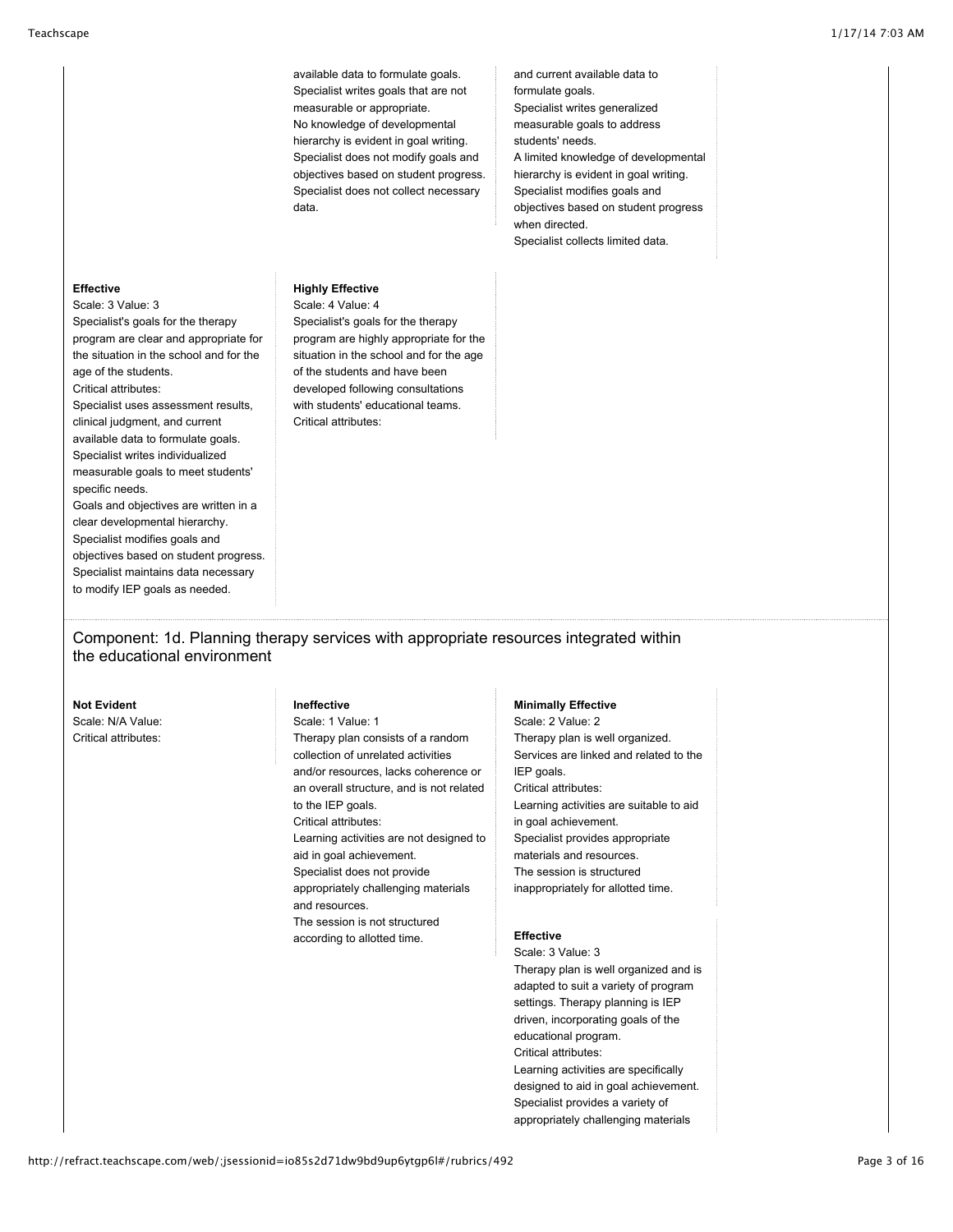and resources. The session is structured according to allotted time.

## **Highly Effective**

Scale: 4 Value: 4 Therapy plan is highly coherent and serves to support students individually, within the broader educational program. Services and aligned resources are appropriately differentiated for individual learners and give opportunity for students' choice.

Critical attributes:

# Component: 1e. Demonstrating knowledge and skill in selecting and using evaluative instruments to assess students and determine eligibilities

**Not Evident** Scale: N/A Value: Critical attributes:

## **Ineffective**

Scale: 1 Value: 1 Specialist demonstrates little or no knowledge and skill in selecting and appropriately administering evaluative instruments to assess students and determine eligibilities. Critical attributes: Specialist administers assessments with little regard for standardized procedures. Specialist does not address eligibility criteria in decision making.

#### **Effective**

Scale: 3 Value: 3 Specialist consistently selects and uses a range of evaluative instruments based on the referral concerns to assess students and determine accurate eligibilities. Critical attributes: Specialist administers assessments according to standardized procedures. Specialist connects eligibility criteria

# **Highly Effective**

Scale: 4 Value: 4 Specialist consistently selects and uses a wide range of evaluative instruments based on the referral concerns and seeks stakeholder input to assess students and determine accurate eligibilities. Critical attributes:

# **Minimally Effective**

Scale: 2 Value: 2 Specialist routinely administers a generic set of evaluative instruments without regard to the referral concerns when assessing students and determining eligibilities. Critical attributes: Specialist administers assessments with basic understanding of standardized procedures. Specialist references eligibility criteria in decision making.

# Domain: 2 The Environment

# Component: 2a. Establishing rapport with students and staff members

**Not Evident** Scale: N/A Value: Critical attributes:

in decision making.

# **Ineffective**

Scale: 1 Value: 1 Specialist's interactions with students and staff are negative or inappropriate. Specialist does not deal with disrespectful behavior and is

#### **Minimally Effective**

Scale: 2 Value: 2 Specialist's interactions with students and staff are generally appropriate but may reflect occasional inconsistencies and disregard for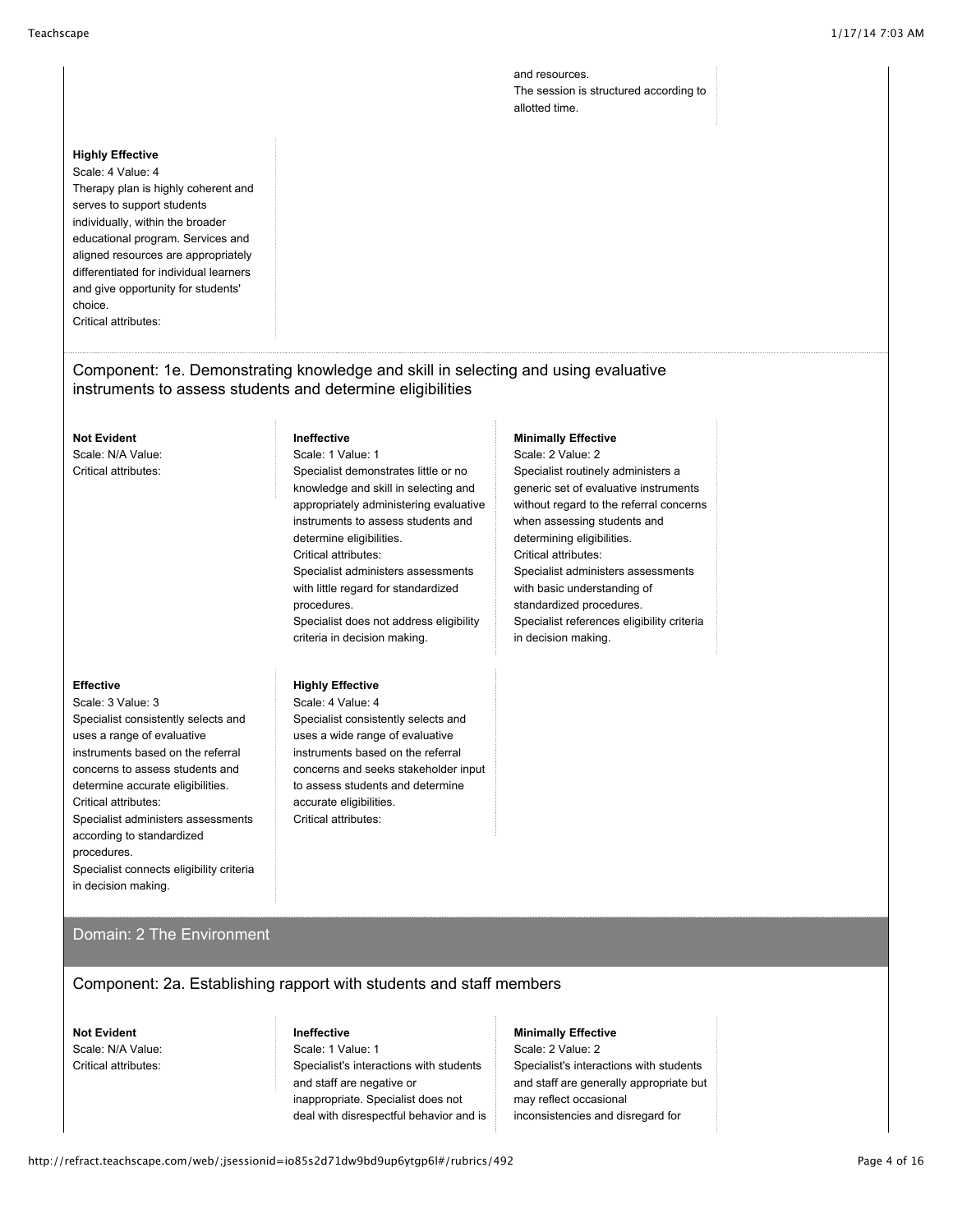insensitive to students' ages, cultural backgrounds, and developmental levels.

Critical attributes:

Talk between the Specialist and students/staff is disrespectful. Specialist does not respond to disrespectful behavior among students.

Specialist does not make general connections with individual students. students' ages, cultures, and developmental levels. Specialist attempts to respond to disrespectful behavior, with uneven results. Critical attributes:

Talk between the Specialist and students/staff is somewhat disrespectful.

Specialist occasionally responds to

disrespectful behavior among students.

Specialist occasionally makes general connections with individual students.

#### **Effective**

Scale: 3 Value: 3 Specialist's interactions are friendly and demonstrate general caring and respect. Students and staff exhibit respect for the Specialist. Critical attributes: Talk between the Specialist and

students/staff is uniformly respectful. Specialist responds to disrespectful behavior among students. Specialist makes general connections with individual students.

#### **Highly Effective**

Scale: 4 Value: 4 Students and staff seek out the Specialist, reflecting a high degree of comfort and trust in the relationship. Specialist's interactions are highly respectful, reflecting genuine warmth and caring and sensitivity. Critical attributes:

### Component: 2b. Establishing a culture for learning

# **Not Evident** Scale: N/A Value:

Critical attributes:

#### **Ineffective** Scale: 1 Value: 1

The therapy setting is characterized by a lack of Specialist or student commitment to learning. Hard work is not expected or valued. Medium to low expectations for student achievement are the norm. Critical attributes: Specialist conveys that there is little or no purpose for the work, or that the reasons for doing it are due to external factors. Specialist conveys to at least some students that the work is too challenging for them. Students exhibit little or no pride in their work.

#### **Minimally Effective**

Scale: 2 Value: 2 The therapy setting is characterized by little commitment to learning by the Specialist or students. Specialist conveys that student success is the result of natural ability rather than hard work.

Critical attributes:

Specialist's energy for the work is neutral, neither indicating a high level of commitment nor ascribing to external forces the need to do the work.

Specialist conveys high expectations for only some students. Students exhibit a limited commitment to complete the work on their own; many indicate that they are looking for

an "easy path." Specialist's primary concern appears to be to complete the task at hand.

#### **Effective**

Scale: 3 Value: 3 The therapy setting is a place where learning is valued by all, with high expectations for both learning and hard work. Students understand their role as learners and consistently

### **Highly Effective**

Scale: 4 Value: 4 The therapy culture is an enriching environment, characterized by a shared belief in the importance of learning. Specialist conveys high expectations for learning by all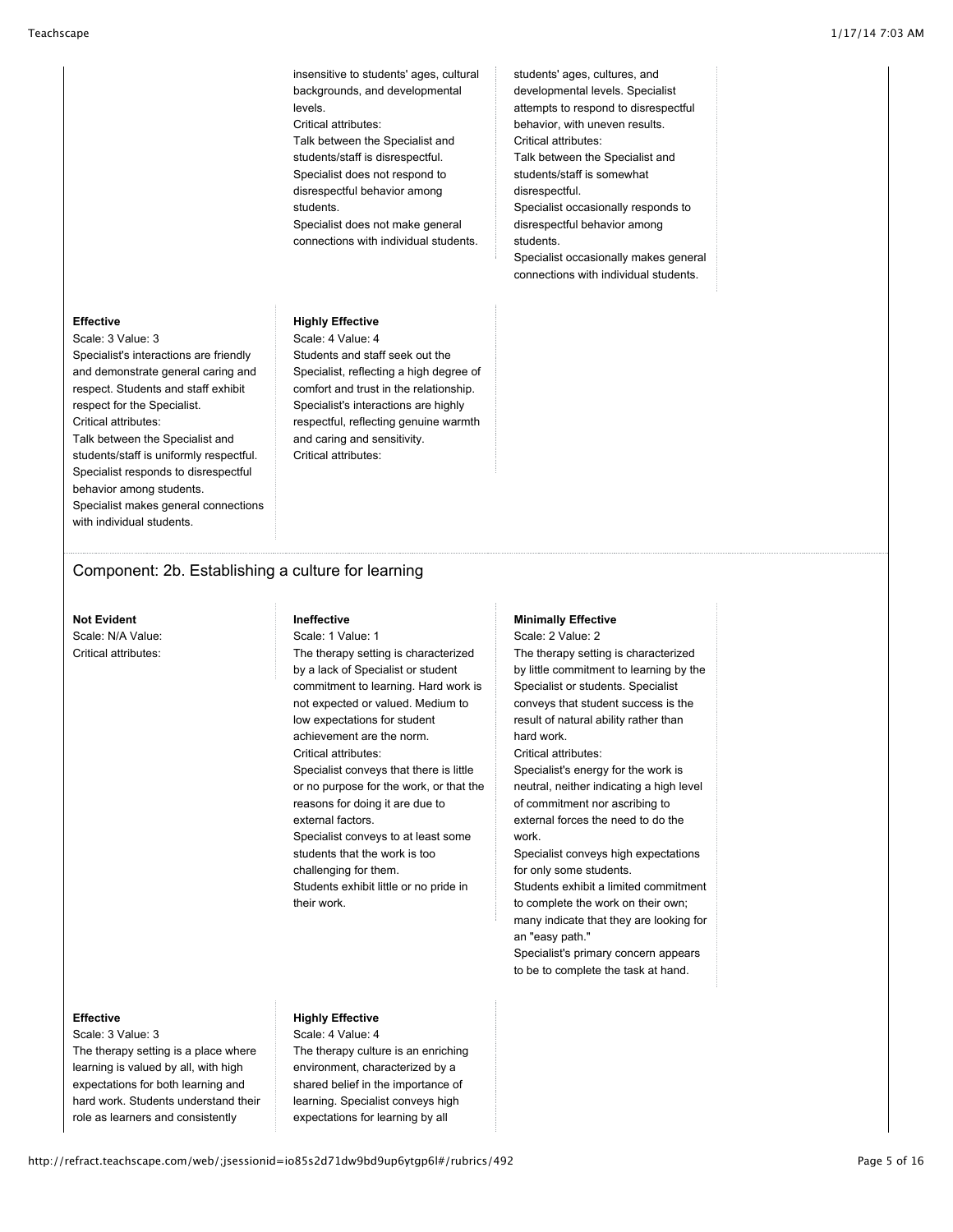work.

expend effort to learn. Therapeutic interactions support learning and hard Critical attributes: Specialist communicates the importance of the content and the conviction that with hard work all can master the material. Specialist demonstrates a high regard for students' abilities. students and insists on hard work. Students take initiative with therapeutic activity provided by the Specialist.

Critical attributes:

# Component: 2c. Managing time and priorities in the therapy setting

**Not Evident** Scale: N/A Value: Critical attributes:

high levels of effort.

Specialist conveys an expectation of

Students expend good effort to complete work of high quality.

## **Ineffective**

Scale: 1 Value: 1 Specialist exercises poor judgment in managing priorities, resulting in confusion, missed deadlines, and conflicting schedules. Much learning time is lost. Critical attributes:

Transitions within and between therapy sessions are confused and chaotic.

Materials needed for therapy are not readily available to the Specialist. There are no established procedures

or therapy routines. Therapy resources are not arranged to support the instructional goals and learning activities.

Available technology is not being used.

Specialist does not have an effective means for managing his/her caseload.

Specialist does not make scheduling changes.

### **Minimally Effective**

Scale: 2 Value: 2 Specialist's time-management skills are moderately well developed; essential activities are carried out, but not always in the most efficient manner. Some learning time is lost. Critical attributes:

Transitions within and between therapy sessions are awkward. Therapy session routines function inconsistently.

Some materials needed for therapy are readily available to the Specialist. Therapy resources are partially arranged to support the instructional goals and learning activities. Specialist makes limited use of available technology. Specialist develops means for managing his/her caseload. Specialist handles scheduling changes in an untimely manner.

#### **Effective**

Scale: 3 Value: 3 Specialist exercises good judgment in setting priorities, resulting in clear schedules and important work being accomplished in an efficient manner. There is little loss of learning time. Critical attributes:

Transitions within and between therapy sessions are smooth. Therapy session routines function smoothly.

Most of the materials needed for therapy are readily available to the Specialist.

Therapy resources are arranged to support the instructional goals and learning activities.

Specialist makes appropriate use of available technology.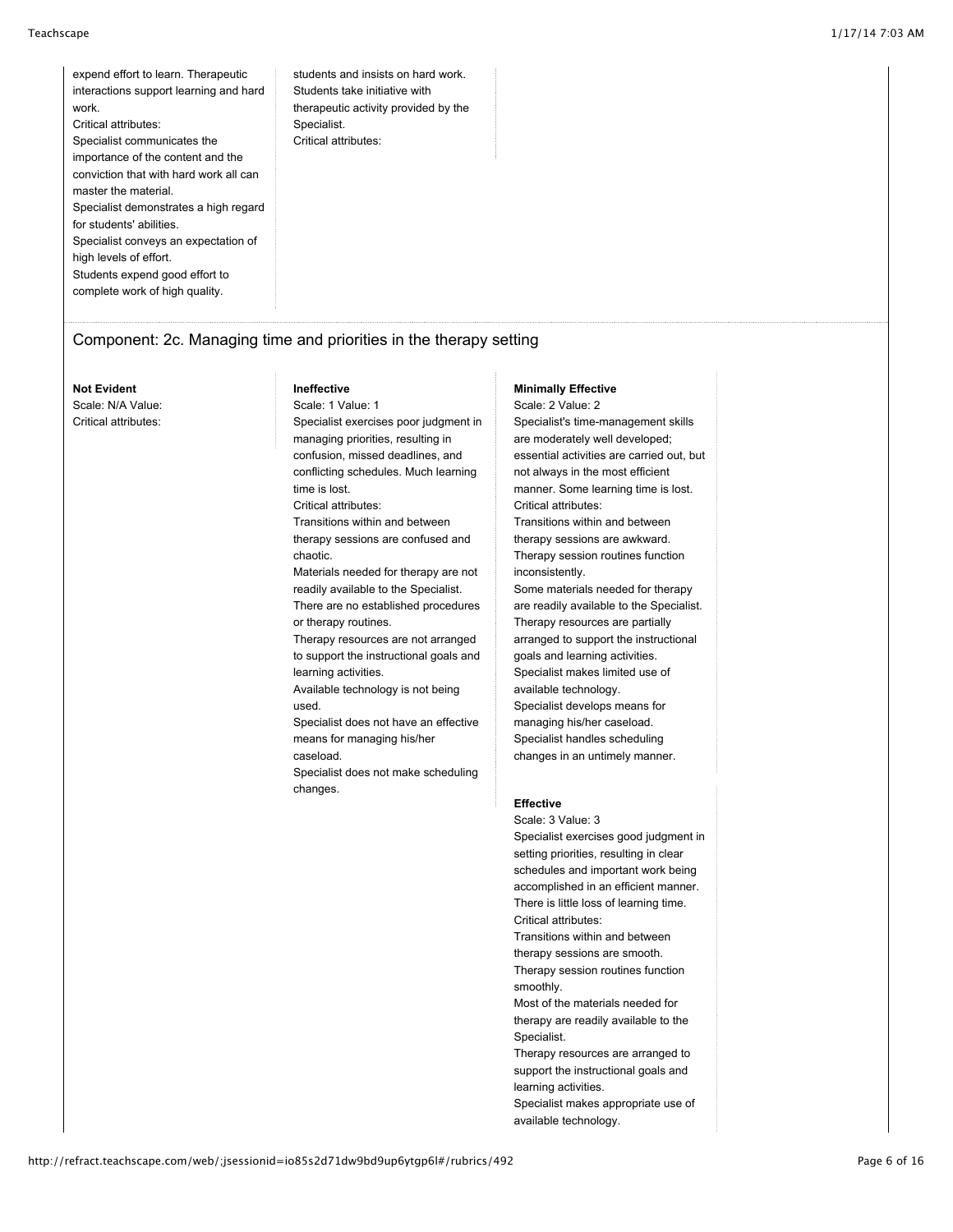Specialist develops means for managing his/her caseload effectively in response to student needs. Specialist handles scheduling changes effectively in a timely manner.

#### **Highly Effective**

Scale: 4 Value: 4 Specialist demonstrates excellent time-management skills, accomplishing all tasks in a seamless manner. Learning time is maximized. Critical attributes:

## Component: 2d. Managing student behavior

**Not Evident** Scale: N/A Value: Critical attributes:

### **Ineffective**

Scale: 1 Value: 1 No standards of conduct have been established, and Specialist disregards or fails to address negative student behavior during evaluation or treatment. Critical attributes: No apparent standards of conduct are in place. Specialist does not monitor student behavior. Specialist's response to misbehavior is ineffective.

### **Minimally Effective**

Scale: 2 Value: 2 Standards of conduct appear to have been established for the therapy setting. Specialist's attempts to monitor and correct negative student behavior during evaluation and treatment are partially successful. Critical attributes: Standards of conduct are not evident. Student behavior is generally inappropriate. Specialist inconsistently monitors student behavior. Specialist's response to misbehavior is inconsistent.

#### **Effective**

Scale: 3 Value: 3

Standards of conduct have been established and are consistently maintained during the therapy session. Specialist monitors student behavior against those standards; response to students is appropriate and respectful. Critical attributes: Standards of conduct are established. Student behavior is generally appropriate. Specialist frequently monitors student behavior. Specialist's response to misbehavior is effective. Specialist acknowledges good behavior.

### **Highly Effective**

Scale: 4 Value: 4 Standards of conduct have been established for the therapy setting. Specialist's monitoring of students is subtle and preventive, and students engage in self-monitoring of behavior. Critical attributes:

Domain: 3 Delivery of Service

Component: 3a. Communicating with students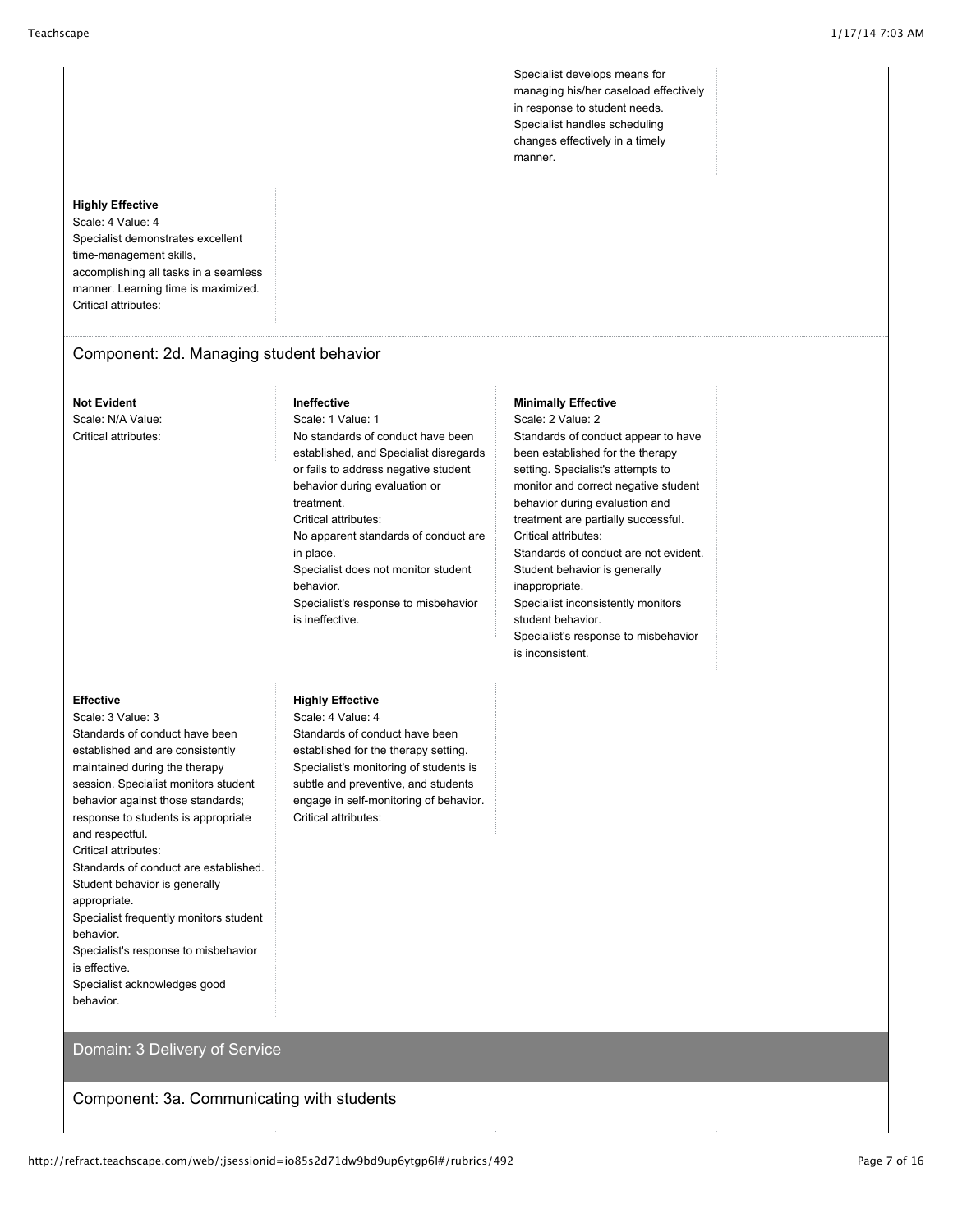#### Scale: 1 Value: 1

Specialist's language leaves students confused. The instructional purpose of the activity is unclear to the students and directions are confusing. Critical attributes: At no time during the activity does the Specialist convey what will be learned. There is no opportunity for questions to be clarified. Specialist's vocabulary is inappropriate. Students indicate confusion, physical discomfort, or lack of understanding and Specialist does not respond.

### **Minimally Effective**

Scale: 2 Value: 2

Specialist's attempt to explain the activity has limited success and/or directions must be clarified. Specialist's instruction does not invite the students to engage in the activity. Specialist does not take into account the individualized level of communicative ability.

Critical attributes:

Specialist provides little elaboration or limited explanation about what will be learned.

Students are unable to follow directions without extensive clarification.

Specialist's explanation of tasks consists of a monologue with minimal participation.

Specialist's explanation of tasks is purely procedural without indicating meaning for the student. Specialist's vocabulary is sometimes

too advanced or too juvenile.

### **Effective**

Scale: 3 Value: 3 The instructional purpose of the activity is clearly communicated to students. Directions and procedures are explained clearly and may be modeled. Individual communication abilities of the students are considered when providing instruction. Critical attributes: Specialist states clearly what the students will be learning. If appropriate, Specialist models the process to be followed in the task. Students demonstrate the learning task, indicating understanding. Specialist describes specific strategies students might use, inviting them to interpret the strategies in the context of what they are learning.

Specialist's vocabulary is appropriate.

### **Highly Effective**

Scale: 4 Value: 4 Specialist links the instructional purpose of the activity to the educational program. The directions and procedures are clear and anticipate possible student misunderstanding. Students contribute to the content of the activity by demonstrating practical application of the skill or strategy. Critical attributes:

Component: 3b. Implementing treatment plans to maximize students success

**Not Evident** Scale: N/A Value: Critical attributes:

#### **Ineffective**

Scale: 1 Value: 1 Specialist fails to implement treatment plans suitable for students, or plans are mismatched with the findings of assessments. Critical attributes: Specialist does not use clinical judgment when using therapy

# **Minimally Effective**

Scale: 2 Value: 2 Specialist's plans are inconsistently implemented or sporadically aligned with identified needs of students. Critical attributes: Specialist randomly selects therapy materials. Therapy materials are sometimes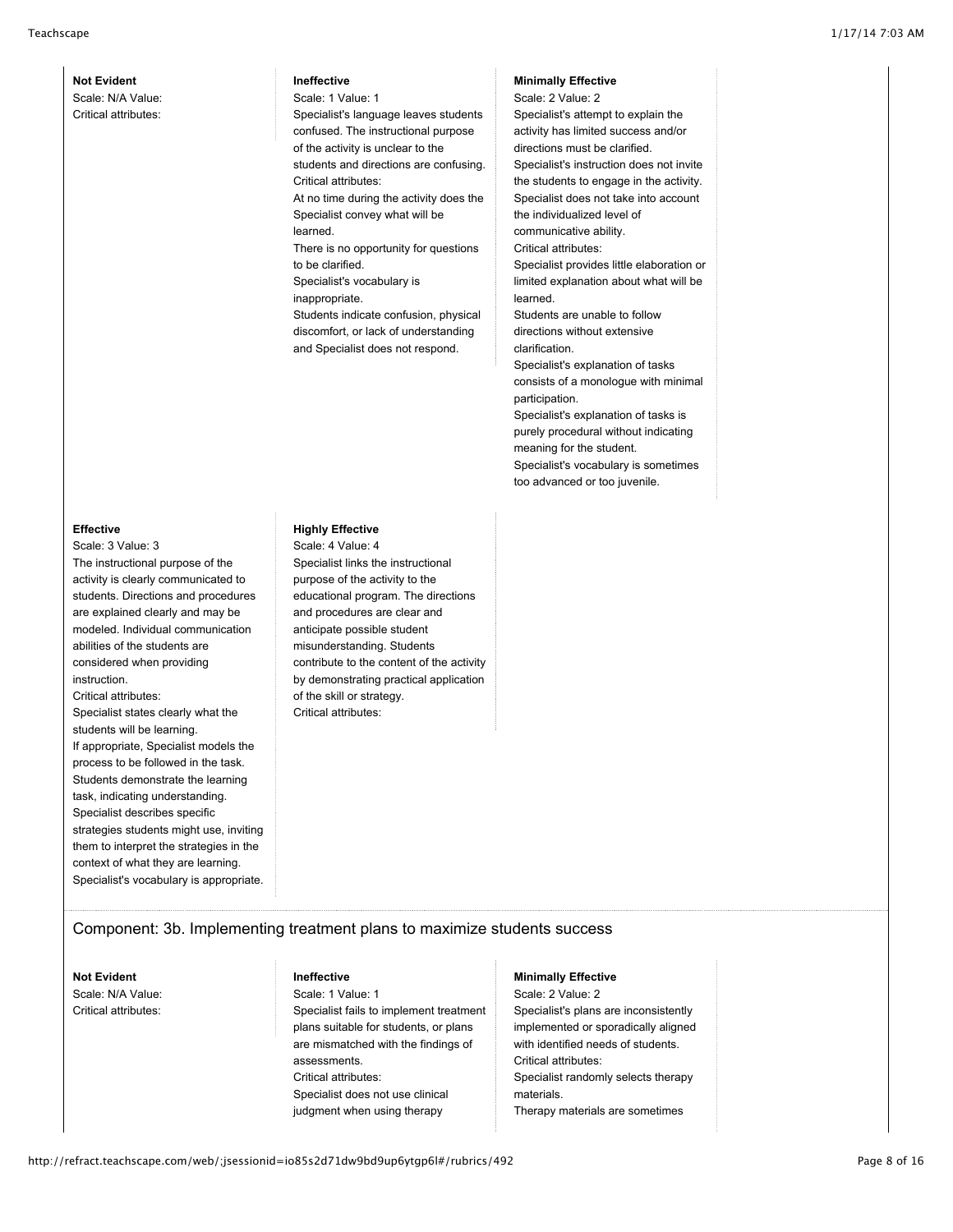materials.

Therapy materials are inappropriate for age, development, and assessment areas. Targeted tasks do not match stated goals.

appropriate for age, development, and assessment areas. Targeted tasks partially match stated goals.

#### **Effective**

Scale: 3 Value: 3 Specialist's plans are consistently implemented and aligned with identified needs of students. Critical attributes: Specialist uses appropriate clinical judgment when selecting therapy materials. Therapy materials are appropriate for age, development, and assessment areas.

Targeted tasks match stated goals.

### **Highly Effective** Scale: 4 Value: 4

Specialist implements comprehensive plans for students, finding ways to creatively meet student needs and incorporate many related elements. Critical attributes:

# Component: 3c. Engaging students in learning

### **Not Evident** Scale: N/A Value:

Critical attributes:

### **Ineffective** Scale: 1 Value: 1

Activities, materials, and resources are poorly aligned with the instructional outcomes and plans. The therapy session has no clearly defined structure or approach, or the pace of the session is too slow or rushed.

#### Critical attributes:

Specialist does not facilitate the therapy session in a manner and pace that is easily followed by students.

Materials and resources are not ageand developmentally appropriate. Specialist does not use cues/prompts to elicit student response.

## **Minimally Effective**

Scale: 2 Value: 2 The activity has a recognizable structure and the activities, materials, and resources align to the instructional outcomes and plans; however, the pacing or approach of the therapy session may not provide students the opportunity to be actively engaged.

Critical attributes: Specialist struggles to facilitate the therapy session in a manner and

pace that is easily followed by students.

Materials and resources are partially aligned for age and development. Specialist ineffectively utilizes cues/prompts to elicit student response.

#### **Effective**

Scale: 3 Value: 3 The activity is fully aligned with instructional outcomes, and the activities, materials, and resources are used to challenge students' ability level. The session has a clearly defined structure, and the pacing and approach of the session is

# **Highly Effective**

Scale: 4 Value: 4 Most students are actively engaged through well-implemented therapy tasks using an extensive range of activities, materials, and resources. Specialist provides suitable scaffolding and challenges individual students' ability level. The session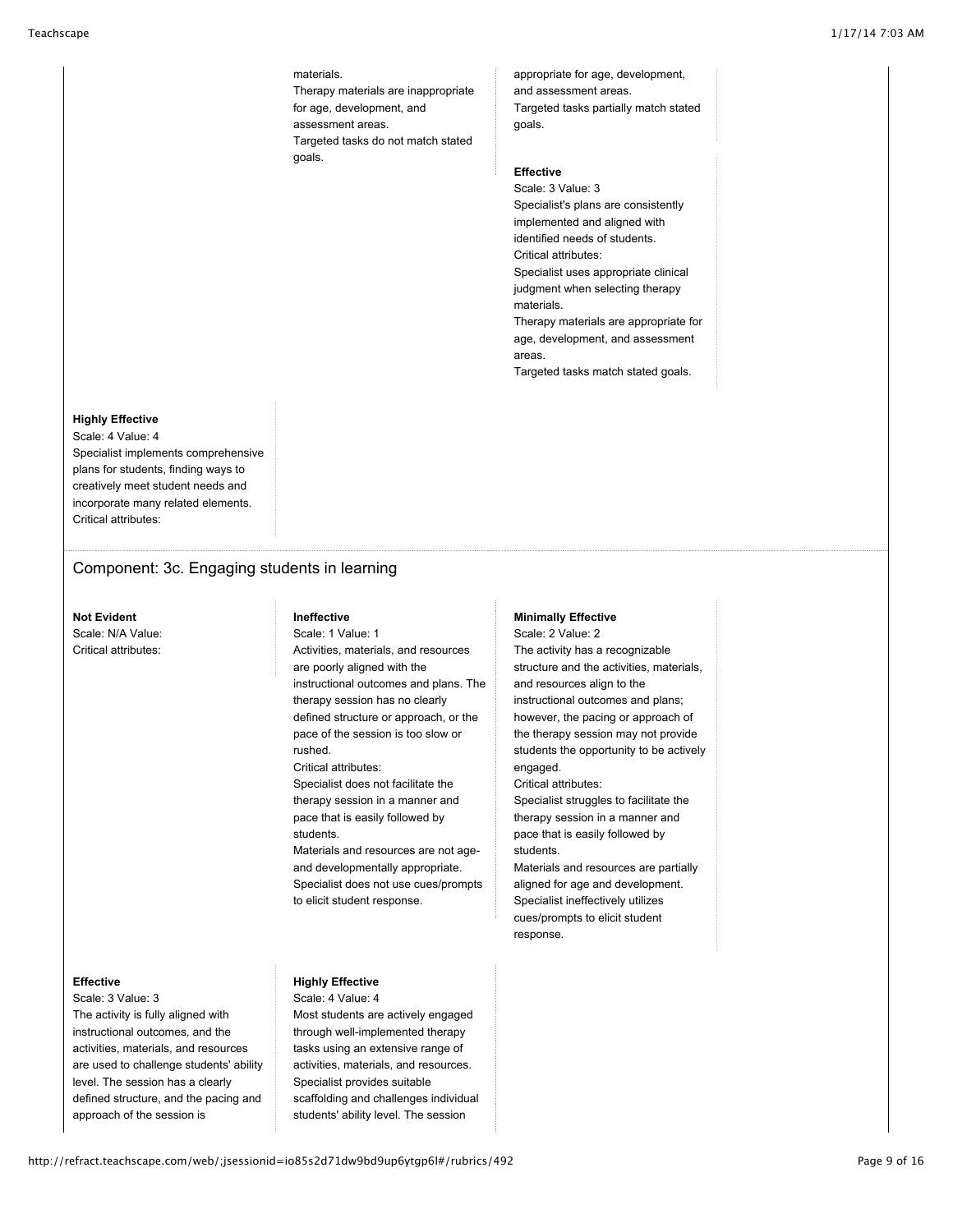appropriate, providing most students multiple opportunities to be actively engaged. Critical attributes: Specialist facilitates the therapy session in a manner and pace that is

easily followed by students. Materials and resources are age- and developmentally appropriate. Specialist utilizes cues/prompts to

elicit student response.

has a clearly defined structure, and the pacing and approach of the session provides students opportunities to practice activities independently in the therapy session. Critical attributes:

# Component: 3d. Using assessment in instruction

#### **Not Evident** Scale: N/A Value:

Critical attributes:

# **Ineffective**

Scale: 1 Value: 1 Students do not appear to be aware of the assessment criteria, and there is little or no monitoring of student learning; feedback is absent or of poor quality. Students do not engage in self- or peer assessment. Specialist neglects to collect important information on which to base additional learning activities. Critical attributes: Specialist gives no indication of what high-quality work looks like. Specialist makes no effort to make sure students understand. Specialist provides no feedback or feedback is global. Specialist does not ask students to evaluate their own work. No data is collected.

### **Minimally Effective**

Scale: 2 Value: 2 Students appear to be only partially aware of the assessment criteria, and Specialist monitors student learning. Questions and assessments are rarely used to diagnose evidence of learning. Feedback to students is general, and few students assess their own work. Specialist collects some information on which to base additional learning activities. Critical attributes:

There is little evidence that students understand how their work will be evaluated.

Specialist monitors understanding through a single method or without eliciting evidence of understanding. Feedback to students is vague and not oriented to future improvement of work.

Specialist makes only minor attempts to engage students in selfassessment. Data collection is inconsistent.

### **Effective**

Scale: 3 Value: 3 Students appear to be aware of the assessment criteria, and Specialist monitors student learning. Questions and assessments are regularly used to diagnose evidence of learning. Feedback to students is accurate and specific; some students engage in self-assessment. Specialist collects ongoing information on which to base additional learning activities. Critical attributes: Specialist makes the standards of high-quality work clear. Specialist elicits evidence of understanding. Students are invited to assess their own work and make improvements.

Feedback includes specific and timely

### **Highly Effective**

Scale: 4 Value: 4 Assessment is fully integrated into instruction, through extensive use of formative assessment. Students appear to be aware of, and there is some evidence that they have contributed to, the assessment criteria. Questions and assessments are used regularly to diagnose evidence of learning by individual students. A variety of forms of feedback, from both teachers and peers, is accurate and specific and advances learning. Students assess and monitor their own progress. Specialist successfully differentiates instruction to address individual students' misunderstandings. Specialist is proactive in collecting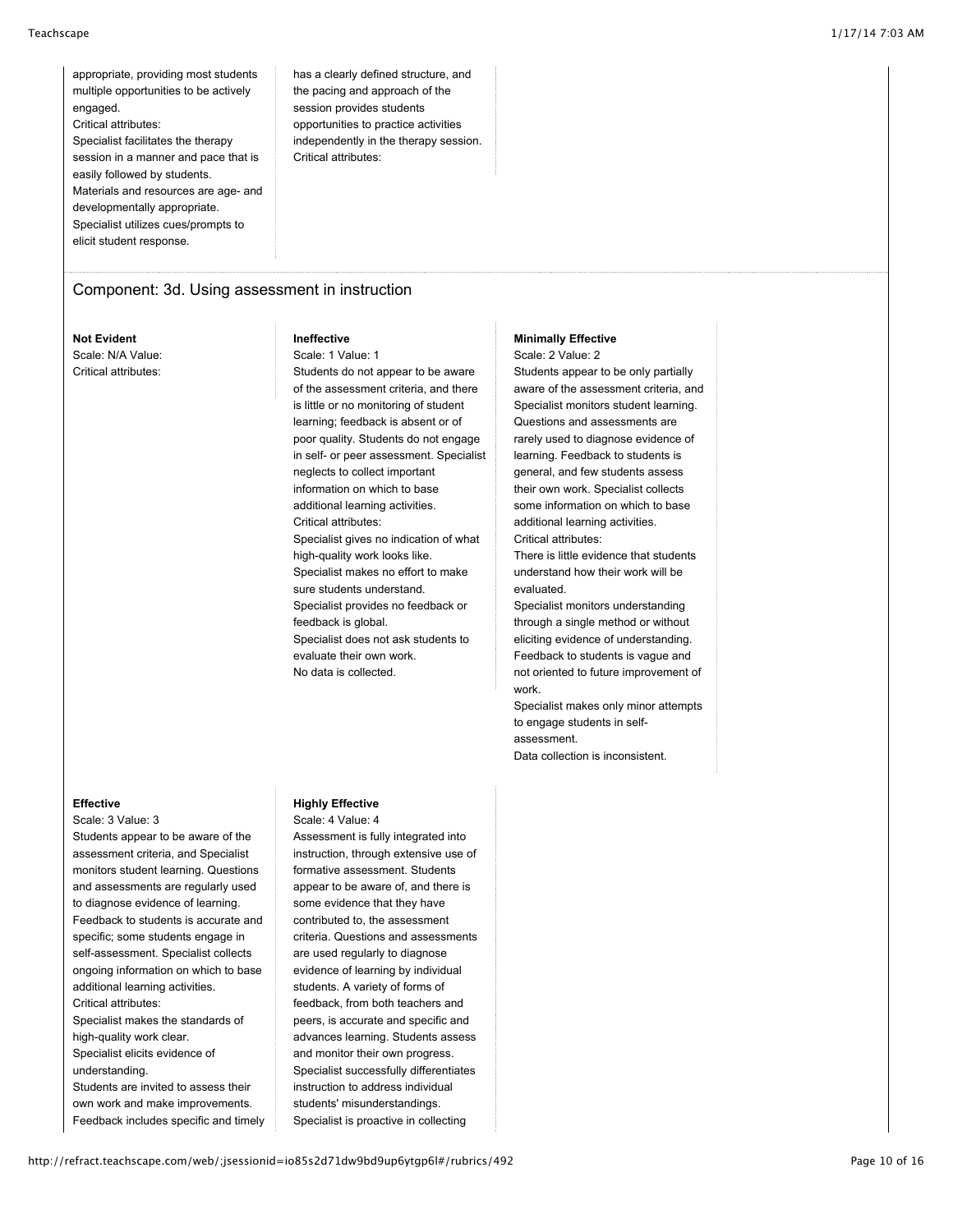guidance. Data collection is consistent and relevant.

important information on which to base additional learning activities, interviewing teachers and parents if necessary. Critical attributes:

# Component: 3e. Demonstrating flexibility and responsiveness

## **Not Evident**

Scale: N/A Value: Critical attributes:

Scale: 1 Value: 1 Specialist adheres to the plan or program, in spite of evidence of its inadequacy. Specialist ignores students' questions. Critical attributes: Specialist ignores indications of students' boredom or lack of understanding. Specialist brushes aside student questions. Specialist conveys to students that when they have difficulty learning, it is their fault. Despite evident student confusion, the Specialist makes no attempt to adjust the session.

#### **Minimally Effective**

Scale: 2 Value: 2 Specialist makes modest changes in the treatment program when confronted with evidence of the need for change. Critical attributes: Specialist's efforts to modify the session are only partially successful.

Specialist makes minor attempts to incorporate students' questions and interests into the session.

Specialist conveys to students a level of responsibility for their learning but also his/her uncertainty about how to assist them.

#### **Effective**

Scale: 3 Value: 3 Specialist makes revisions in the treatment program when they are needed.

Critical attributes: When improvising becomes necessary, Specialist makes adjustments to the session. Specialist incorporates students' interests and questions into the session.

Specialist conveys to students that he/she has other approaches to try when they experience difficulty.

Scale: 4 Value: 4

Specialist seizes an opportunity to enhance learning, building on a spontaneous event or student interests, or successfully adjusts and differentiates instruction to address individual student misunderstandings. Specialist continually seeks ways to improve the treatment program and makes revisions to the current and future activities, as needed, in response to student, parent, or teacher input. Critical attributes:

Domain: 4 Professional Responsibilities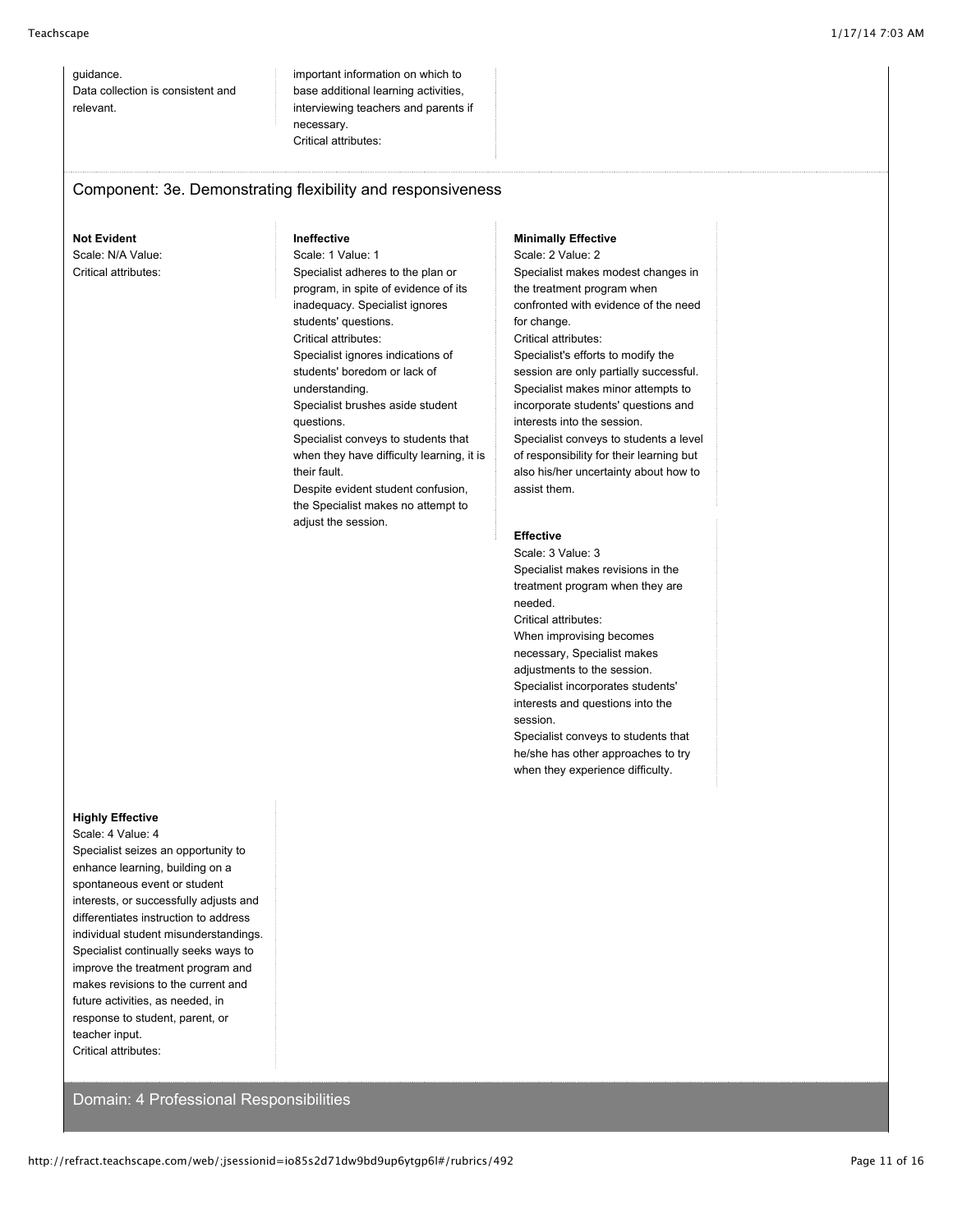# Component: 4a. Reflecting on practice

### **Not Evident** Scale: N/A Value: Critical attributes:

# **Ineffective**

Scale: 1 Value: 1

Specialist does not know whether a session was effective or achieved its instructional outcomes, or profoundly misjudges the success of a session. Specialist has no suggestions for how a session could be improved. Critical attributes: In reflecting on practice, Specialist does not indicate that it is important to reach all students.

Specialist considers the session but draws incorrect conclusions about its effectiveness.

Specialist makes no suggestions for improvement.

### **Effective**

Scale: 3 Value: 3 Specialist makes an accurate assessment of a session's effectiveness and the extent to which it achieved its instructional outcomes and can cite general references to support the judgment. Specialist makes a few specific suggestions of what could be tried another time the skill is taught.

Critical attributes: In reflecting on practice, Specialist cites multiple approaches undertaken to reach those having difficulty. Specialist accurately assesses the effectiveness of instructional activities

Specialist identifies specific ways in which a session might be improved.

### **Highly Effective**

Scale: 4 Value: 4 Specialist makes a thoughtful and accurate assessment of a session's effectiveness and the extent to which it achieved its instructional outcomes, citing many specific examples from the session and weighing the relative strengths of each. Drawing on an extensive repertoire of skills, the Specialist offers specific alternative actions, complete with the probable success of different courses of action. Critical attributes:

#### **Minimally Effective**

Scale: 2 Value: 2 Specialist has a generally accurate impression of a session's effectiveness and the extent to which instructional outcomes were met. Specialist makes general suggestions about how a session could be improved. Critical attributes: In reflecting on practice, Specialist indicates the desire to reach all students but does not suggest strategies for doing so. Specialist has a general sense of whether or not instructional practices were effective. Specialist offers general modifications for future instruction.

# Component: 4b. Maintaining accurate records and reports

#### **Not Evident** Scale: N/A Value: Critical attributes:

used.

# **Ineffective**

Scale: 1 Value: 1 Specialist's system for maintaining information on student goal progress is nonexistent or in disarray. Specialist's records for noninstructional activities are in disarray, the result being errors and confusion. Record-keeping timelines are repeatedly not maintained/met. Critical attributes: Specialist does not collect data over the course of a semester. Therapy data is never referred to or

#### **Minimally Effective**

Scale: 2 Value: 2 Specialist's system for maintaining information on student goal progress is basic and only partially effective. Specialist's records for noninstructional activities are adequate but inefficient and, unless given frequent oversight by Specialist, prone to errors. Record-keeping timelines are occasionally not maintained/met. Critical attributes: Specialist has some data from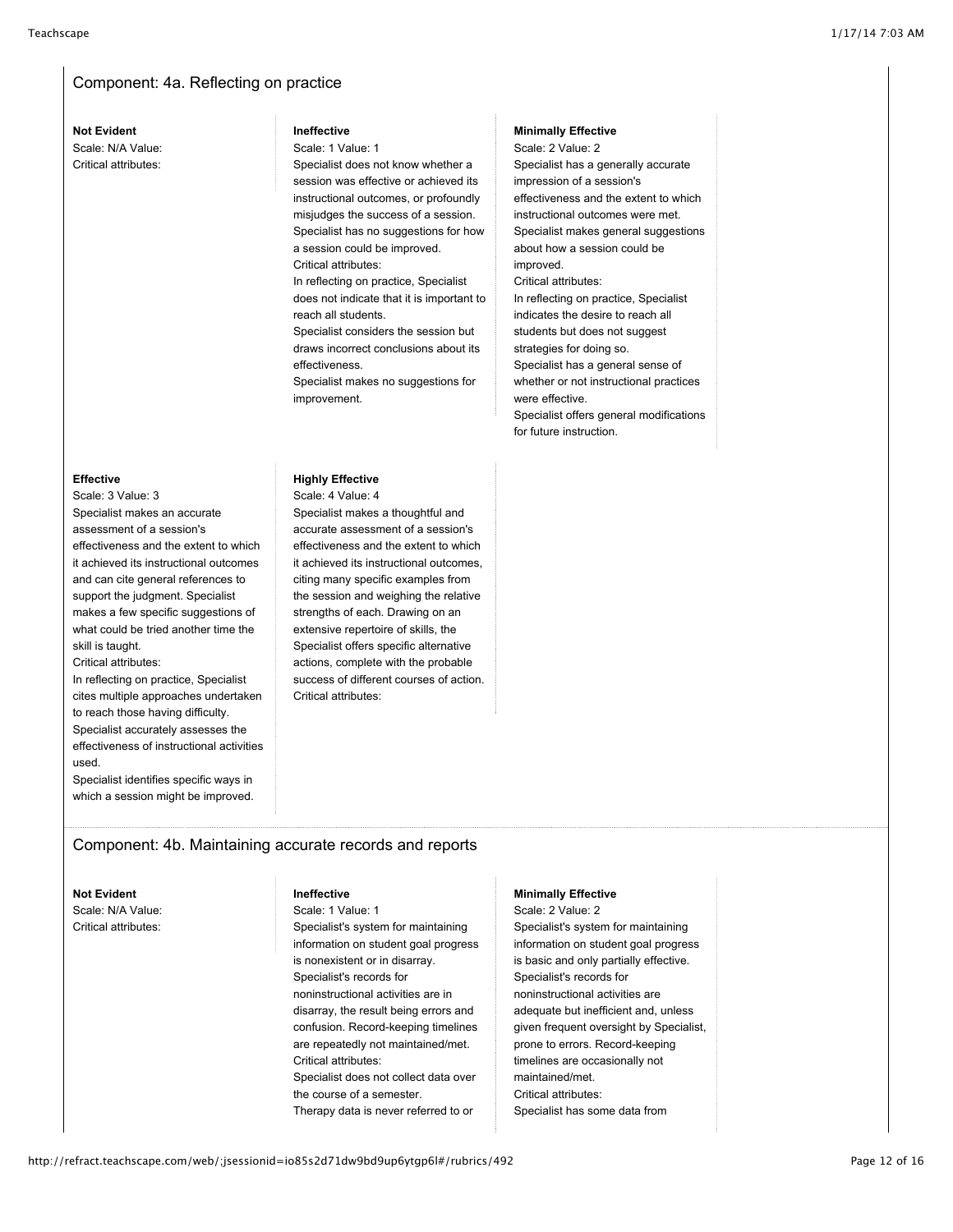used in goal creation or goal updates. There is no communication utilizing therapy data.

therapy sessions, but it is kept inconsistently. Therapy data is seldom referred to when creating therapy materials or goals, and quarterly progress is reported inconsistently. Therapy data is seldom communicated to other professionals and/or parents.

### **Effective**

Scale: 3 Value: 3 Specialist's system for maintaining information on student goal progress is fully accurate. Specialist's records for noninstructional activities are maintained in an organized fashion. Record-keeping timelines are maintained/met. Critical attributes: Specialist can produce his/her data management system. Specialist frequently uses data to gauge student progress and adjusts session content. Specialist reports goal progress as required by the IEP. Therapy data is used in

communication with family and other professionals.

#### **Highly Effective**

Scale: 4 Value: 4 Specialist's system for maintaining information on student goal progress and noninstructional records is fully effective. Students contribute information and participate in maintaining the records. Critical attributes:

## Component: 4c. Communicating with families

# **Not Evident**

Scale: N/A Value: Critical attributes:

# **Ineffective**

Scale: 1 Value: 1 Specialist provides little information about the therapy program to families; Specialist's communication about students' progress is minimal. Specialist does not respond, or responds insensitively, to parental concerns. Critical attributes: Little or no information regarding the therapy program is available to parents. Families are unaware of their children's progress. Family-engagement activities are lacking. There is some culturally inappropriate communication.

### **Minimally Effective**

about student progress.

Scale: 2 Value: 2 Specialist makes sporadic attempts at communication with families about the therapy program and about the progress of individual students but does not attempt to engage families in the program. Moreover, the communication that does take place may not be culturally sensitive to those families. Critical attributes: School- or district-created materials about the therapy program are sent home. Specialist sends home infrequent or incomplete information about the therapy program. Specialist reports quarterly progress but does little else to inform families

### **Effective**

Scale: 3 Value: 3 Specialist provides frequent and appropriate information to families about the therapy program and

# **Highly Effective**

Scale: 4 Value: 4 Specialist communicates frequently with families in a culturally sensitive manner, with students contributing to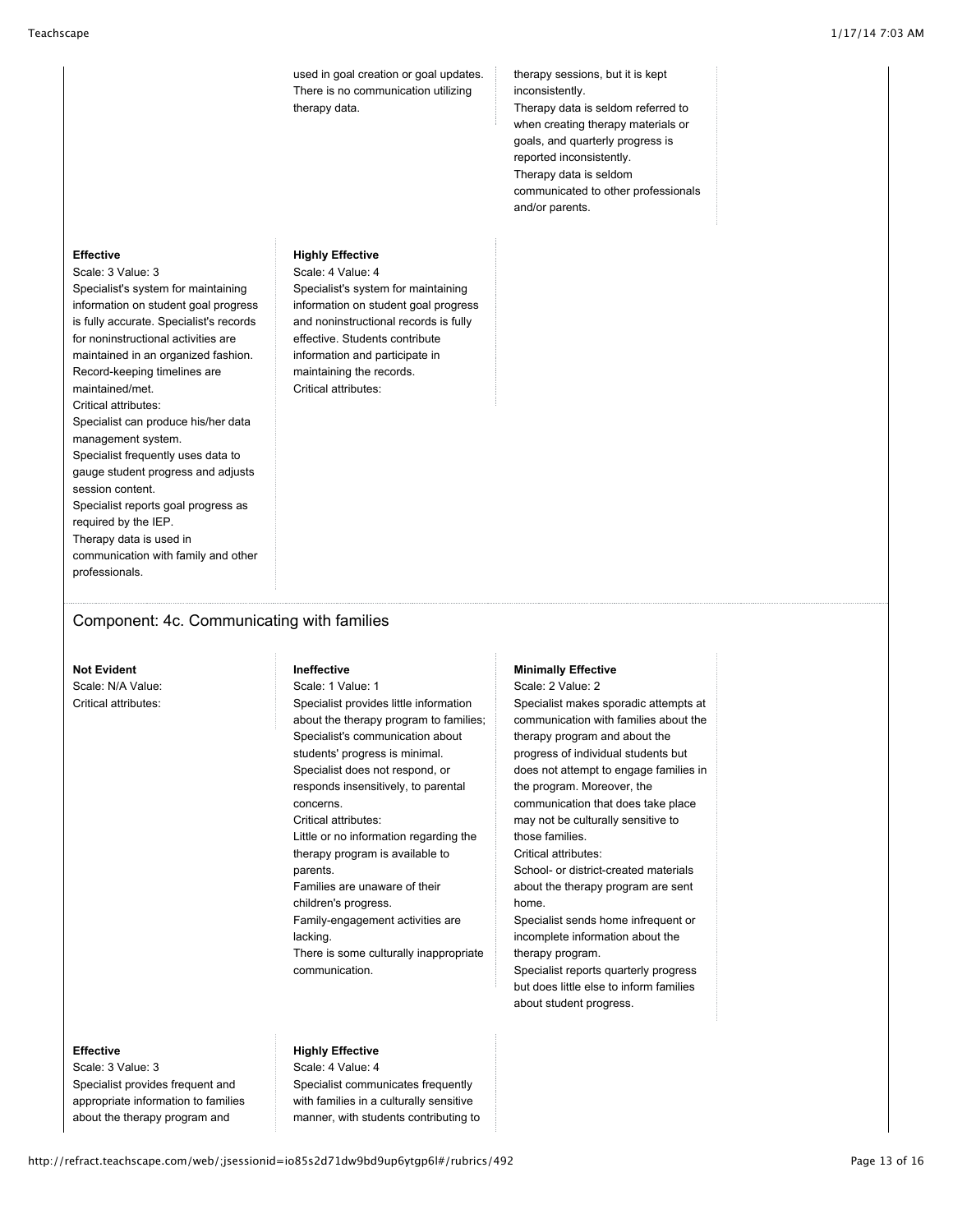conveys information about individual student progress in a culturally sensitive manner. Specialist makes some attempts to engage families in the therapy program. Critical attributes: Specialist regularly makes information about the therapy program available. Specialist regularly sends home information about student progress. Specialist develops activities designed to successfully engage families successfully and appropriately in their children's learning. Most of Specialist's communications are appropriate to families' cultural norms.

the communication. Specialist responds to family concerns with professional and cultural sensitivity. Specialist's efforts to engage families in the therapy program are frequent and successful. Critical attributes:

# Component: 4d. Participating in a professional community

**Not Evident** Scale: N/A Value: Critical attributes:

#### **Ineffective**

Scale: 1 Value: 1 Specialist's relationships with colleagues are negative or selfserving. Specialist avoids participation in a professional culture of inquiry, resisting opportunities to become involved. Critical attributes: Specialist's relationships with colleagues are characterized by negativity or combativeness. Specialist purposefully avoids contributing to activities promoting professional inquiry. Specialist avoids involvement in school activities and district and community projects.

### **Minimally Effective**

Scale: 2 Value: 2 Specialist maintains cordial relationships with colleagues to fulfill duties that the school or district requires. Specialist participates in the school's culture of professional inquiry when invited to do so. Specialist participates in school and district projects when specifically asked. Critical attributes: Specialist has cordial relationships with colleagues. When invited, Specialist participates in activities related to professional inquiry.

When asked, Specialist participates in school activities, as well as district and community projects.

### **Effective**

Scale: 3 Value: 3 Specialist's relationships with colleagues are characterized by mutual support and cooperation; Specialist actively participates in a culture of professional inquiry. Specialist volunteers to participate in school events and in school and/or district projects, making a substantial contribution. Critical attributes:

Specialist has supportive and collaborative relationships with colleagues.

Specialist regularly participates in activities related to professional inquiry.

Specialist volunteers to participate in school events and school district and

### **Highly Effective**

Scale: 4 Value: 4 Specialist's relationships with colleagues are characterized by mutual support and cooperation, with Specialist taking initiative in assuming leadership among the faculty. Specialist takes a leadership role in promoting a culture of professional inquiry. Specialist volunteers to participate in district projects, making a substantial contribution and assuming a leadership role in at least one aspect of school or district life. Critical attributes: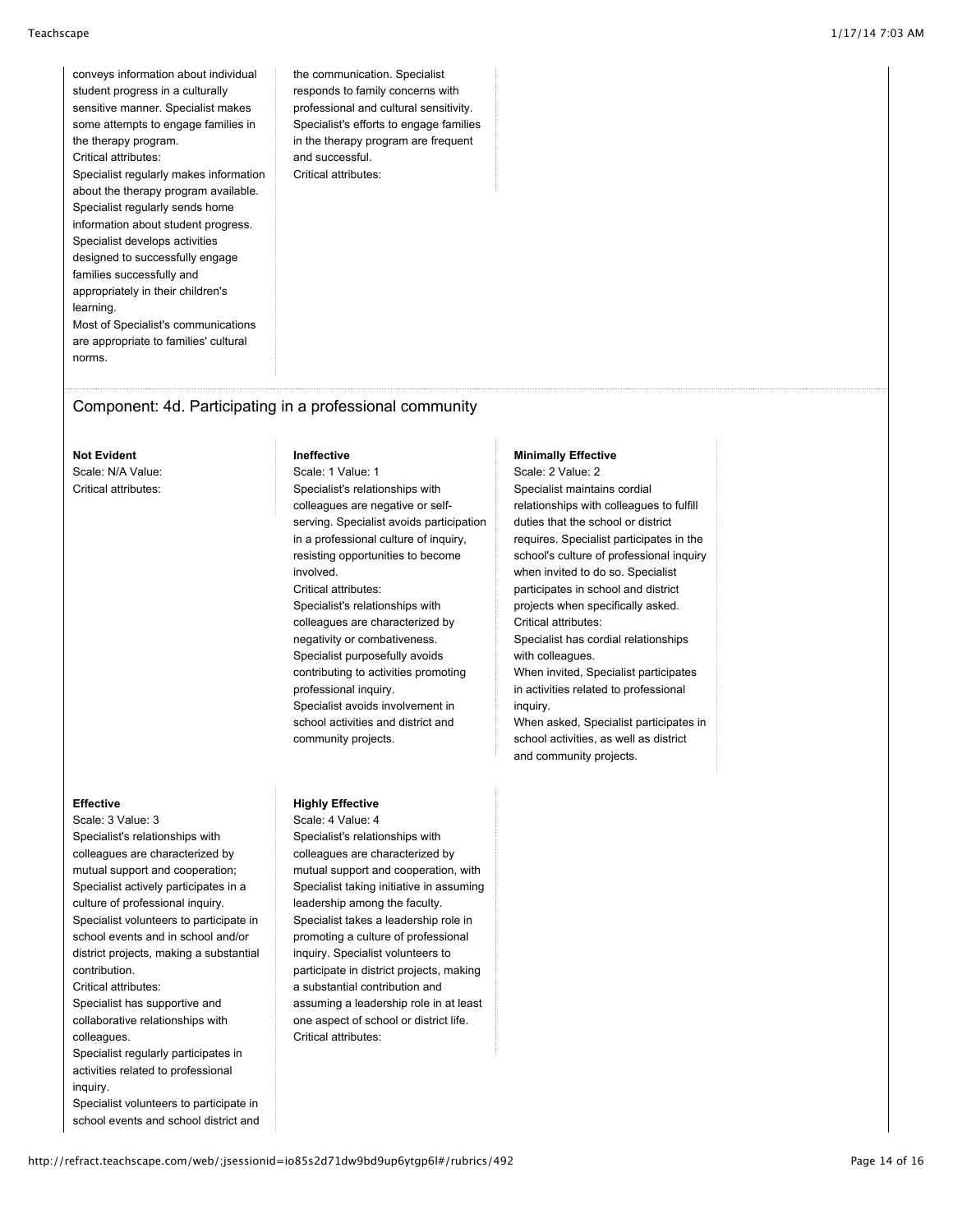# community projects.

### Component: 4e. Growing and developing professionally

### **Not Evident** Scale: N/A Value: Critical attributes:

#### **Effective**

Scale: 3 Value: 3

Specialist seeks out opportunities for professional development to enhance content knowledge and pedagogical skill. Specialist actively engages with colleagues and supervisors in professional conversation about practice, including feedback about practice. Specialist participates actively in assisting other educators and looks for ways to contribute to the profession.

Critical attributes:

Specialist seeks regular opportunities for professional development. Specialist welcomes colleagues and supervisors into the classroom for the purposes of gaining insight from their feedback.

Specialist actively participates in organizations designed to contribute to the profession.

## **Ineffective**

Scale: 1 Value: 1

Specialist engages in no professional development activities to enhance knowledge or skill. Specialist resists feedback on performance from either supervisors or more experienced colleagues. Specialist makes no effort to share knowledge with others or to assume professional responsibilities. Critical attributes:

Specialist does not participate in any activity that might enhance knowledge or skill.

Specialist purposefully resists discussing performance with supervisors or colleagues. Specialist makes no effort to participate in professional organizations.

### **Highly Effective**

Scale: 4 Value: 4 Specialist seeks out opportunities for professional development and makes a systematic effort to conduct action research. Specialist solicits feedback on practice from both supervisors and colleagues. Specialist initiates

important activities to contribute to the profession. Critical attributes:

### **Minimally Effective**

Scale: 2 Value: 2 Specialist participates to a limited extent in professional activities when they are convenient. Specialist engages in a limited way with colleagues and supervisors in professional conversation about practice, including some feedback on teaching performance. Specialist finds limited ways to assist other specialists and contribute to the profession. Critical attributes: Specialist participates in professional development when required. Specialist reluctantly accepts feedback from supervisors and colleagues.

Specialist rarely participates in professional organizations.

# Component: 4f. Showing professionalism

### **Not Evident** Scale: N/A Value: Critical attributes:

# **Ineffective**

Scale: 1 Value: 1 Specialist displays dishonesty in interactions with colleagues, students, and the public. Specialist is not alert to students' needs and contributes to school practices that result in some students being ill served by the

### **Minimally Effective**

Scale: 2 Value: 2 Specialist is honest in interactions with colleagues, students, and the public. Specialist's attempts to serve students are inconsistent, and Specialist unintentionally contributes to some students being ill served by